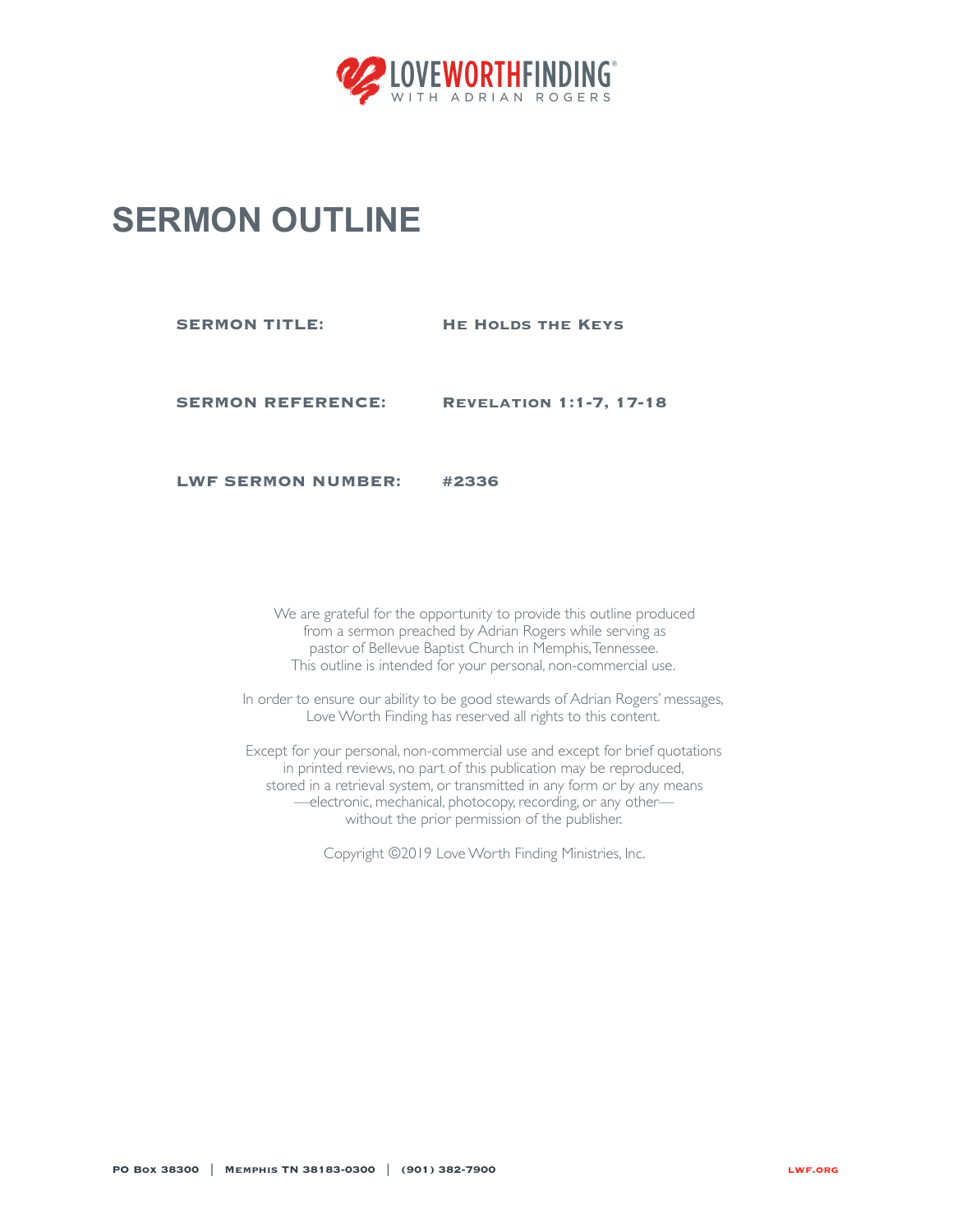- 1) INTRODUCTION
	- a) The book of the Revelation was written to the servants of Jesus Christ.
		- i) The Greek word for "servants" means "bond slaves."
			- (1) A bond slave is not someone who was captured, but one who willingly submits himself to another person.
			- (2) The book of the Revelation was written only to His servants, or bond slaves. (a) Only bond slaves of Jesus will understand the book.
		- ii) Being a slave to Jesus is good and has its privileges.
			- (1) The Master is responsible for the slave's care.
			- (2) A servant also knows things that others do not know.
				- (a) A servant has intimate knowledge of the Master.
	- b) The subject of the book is those things that are going to happen in the future.
		- i) Revelation 1:1
			- (1) The word "shortly" refers to things that are rapidly going to come to pass.
			- (2) History at its end picks up speed.
	- c) The author of the book is the apostle John.
		- i) John was about ninety years of age and was on the island of Patmos.
		- ii) God gave John a vision and a commission to write what he saw.
	- d) The publisher of the book of the Revelation is God the Father, God the Son, and God the Holy Spirit.
		- i) Revelation 1:4
	- e) The book of the Revelation is dedicated to the Lord Jesus Christ.
		- i) Revelation 1:5
		- ii) Jesus Christ is the hero of the book.

## 2) THE GRACE OF OUR RISEN LORD (Revelation 1:4-6)

- a) He loves us because of His grace.
	- i) Revelation 1:5
		- (1) A more proper translation is "loves" in the present tense.
		- (2) Jesus never started loving us; He has always loved us. He loves us continuously.
		- (3) He doesn't love us because we are valuable; we're valuable because He loves us.
		- (4) John 3:16
		- (5) We cannot make ourselves lovable.
			- (a) We cannot clean ourselves up to make us lovable.
			- (b) He loves us first, and then He washes us.
- b) He liberated us because of His grace.
	- i) Revelation 1:5
		- (1) "Washed us from our sins" some translations say "loosed us."
			- (a) The Greek word can mean both "washed" and "loosed."
		- (2) Jesus loves us (present tense) and has loosed us (past tense) and set us free. (a) It has the idea of using keys to set someone free or removing pollution.
	- ii) The blood of Jesus is the only thing that can remove the stains, make us clean and wash us white as snow.
		- (1) There is no other blood like the blood of Jesus.
		- (2) His blood is absolutely unique.
			- (a) This is the reason for the virgin birth.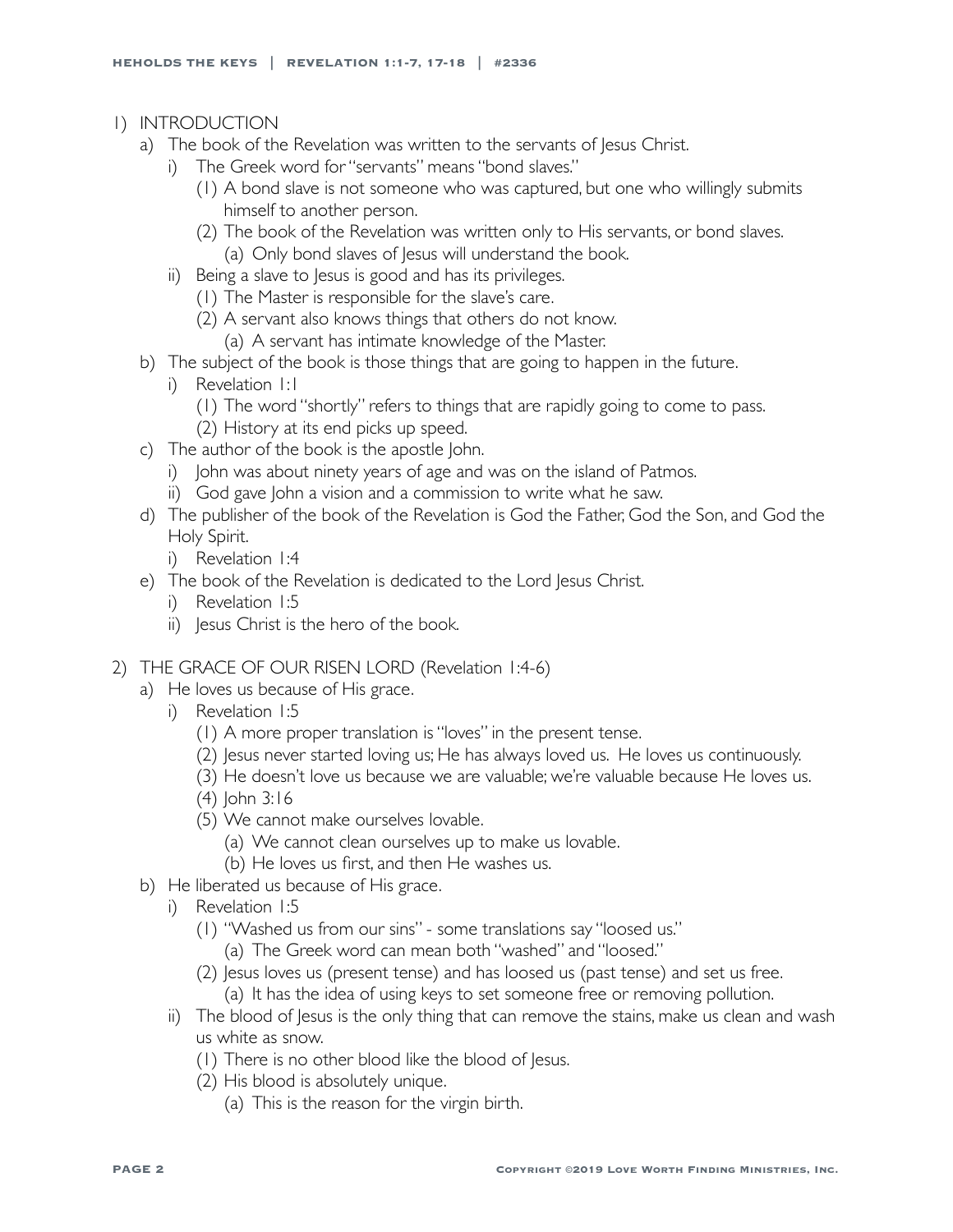- (i) Without the virgin birth, there would be no salvation.
- (ii) Jesus' blood is sinless blood.
- (iii) The blood that flowed through the veins of the Lord Jesus was the blood of God.
- (b) Acts 20:28
- (3) Hebrews 9:22
- c) He lifted us because of His grace.
	- i) Revelation 1:6
		- (1) We are kings and priests in Jesus.
	- ii) Jesus is not ashamed to call us His brothers and sisters. (1) Hebrews 2:11
	- iii) Because of Jesus, we are part of the family of God, and we can go directly to God. (1) We do not need an intermediary.
- 3) THE GLORY OF OUR RISEN LORD (Revelation 1:7)
	- a) The clouds spoken of in this passage are glory clouds.
		- i) The shekinah glory of God.
		- ii) This is the outshining of God's glory.
	- b) God's glory is often referred to as a cloud in Scripture.
		- i) When Jesus ascended into Heaven, a cloud received Him.
			- (1) Acts 1:9
			- (2) Acts 1:11
				- (a) He went in the clouds, and He's coming back in the clouds of glory.
		- ii) It was the shekinah cloud that led the children of Israel through the wilderness. (1) Exodus 13:21
	- c) The Lord Jesus will be seen by those who nailed Him to the cross.
		- i) The last time they saw Him, He was hanging in shame, naked upon the cross. When He comes again, He will be dressed in royal robes.
			- (1) Revelation 1:7
				- (a) His hair will be whiter than snow, speaking of His purity and holiness.
				- (b) His eyes will be like flames of fire seeing right through them.
				- (c) His feet, where once they drove the spike, will now be like molten brass going forth in judgment.
				- (d) The last time He came, they put a spear through His side. He is coming again in glory with a sword in His mouth.
	- d) Romans 14:11
- 4) THE GENTLENESS OF OUR RISEN LORD (Revelation 1:17-18)
	- a) When John saw Jesus, he fell at His feet as dead.
		- i) John is so overwhelmed at the glory and majesty of Jesus that he collapsed.
	- b) Revelation 1:17-18
		- i) Jesus reaches down and touches John and comforts him.
			- (1) Jesus touched so many of those whom He healed while on Earth.
				- (a) Jesus touched and healed the leper, whom no one else would go near.
					- (i) You are not untouchable; Jesus loves you.